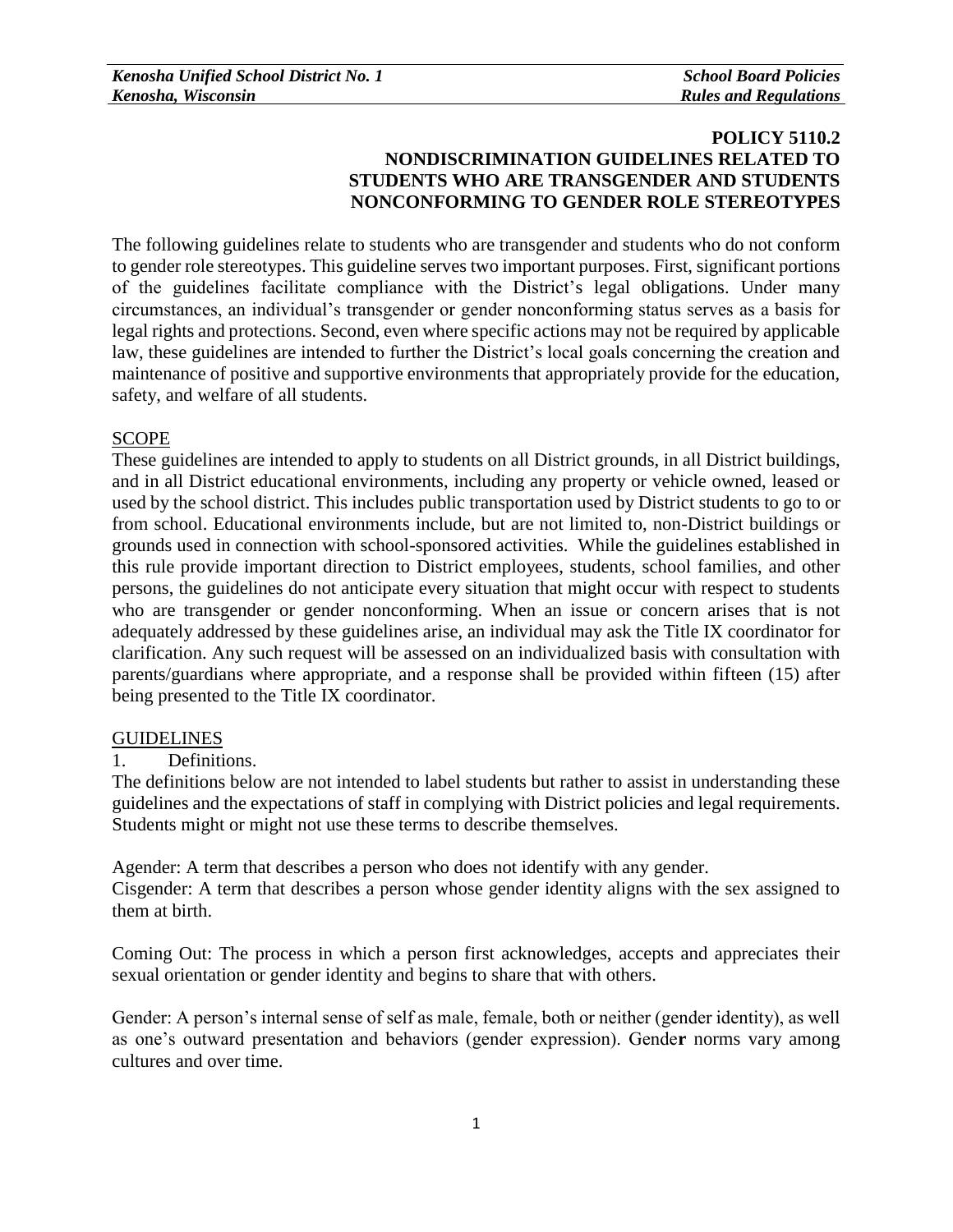Gender-expansive: An umbrella term used for individuals that broaden their own culture's commonly held definitions of gender, including expectations for its expression, identities, roles, and/or other perceived gender norms. Gender-expansive individuals include those with transgender and non-binary identities, as well as those whose gender in some way is seen to be stretching society's notions of gender.

Gender Expression: How a person expresses their gender through outward presentation and behavior. This includes, for example, a person's clothing, hairstyle, body language and mannerisms. Gender Fluid: People who have a gender or genders that change. Gender fluid people move between genders, experiencing their gender as something dynamic and changing, rather than static.

Gender Identity: An internal, deeply felt sense of being male, female, a blend of both or neither how individuals perceive themselves and what they call themselves. One's gender identity can be the same as or different from their sex assigned at birth.

Gender Spectrum: The broad range along which people identify and express themselves as gendered beings or not. Genderqueer: People that typically reject the binary categories of gender, embracing a fluidity of gender identity. People who identify as "genderqueer" may see themselves as being both male and female, neither male nor female or as falling completely outside these categories.

Gender Transition: The process by which some people strive to more closely align their outward identity with the gender they know themselves to be. To affirm their gender identity, people may go through different types of transitions.

Social transition: This can include a name change, change in pronouns, and/or change in gender expression (appearance, clothes, or hairstyle).

Legal transition: The process of updating identity documents, such as birth certificates and drivers' licenses, to reflect a person's authentic gender and name.

Medical transition: For adolescents in the early stages of puberty, this may include the use of puberty blockers to pause puberty. Medical supports may also include gender-affirming hormones to foster secondary sex characteristics (such as breasts, facial hair, and laryngeal prominence, or an "Adam's apple") that are aligned with the teen's gender identity. Some adults may undergo gender-affirmation surgeries.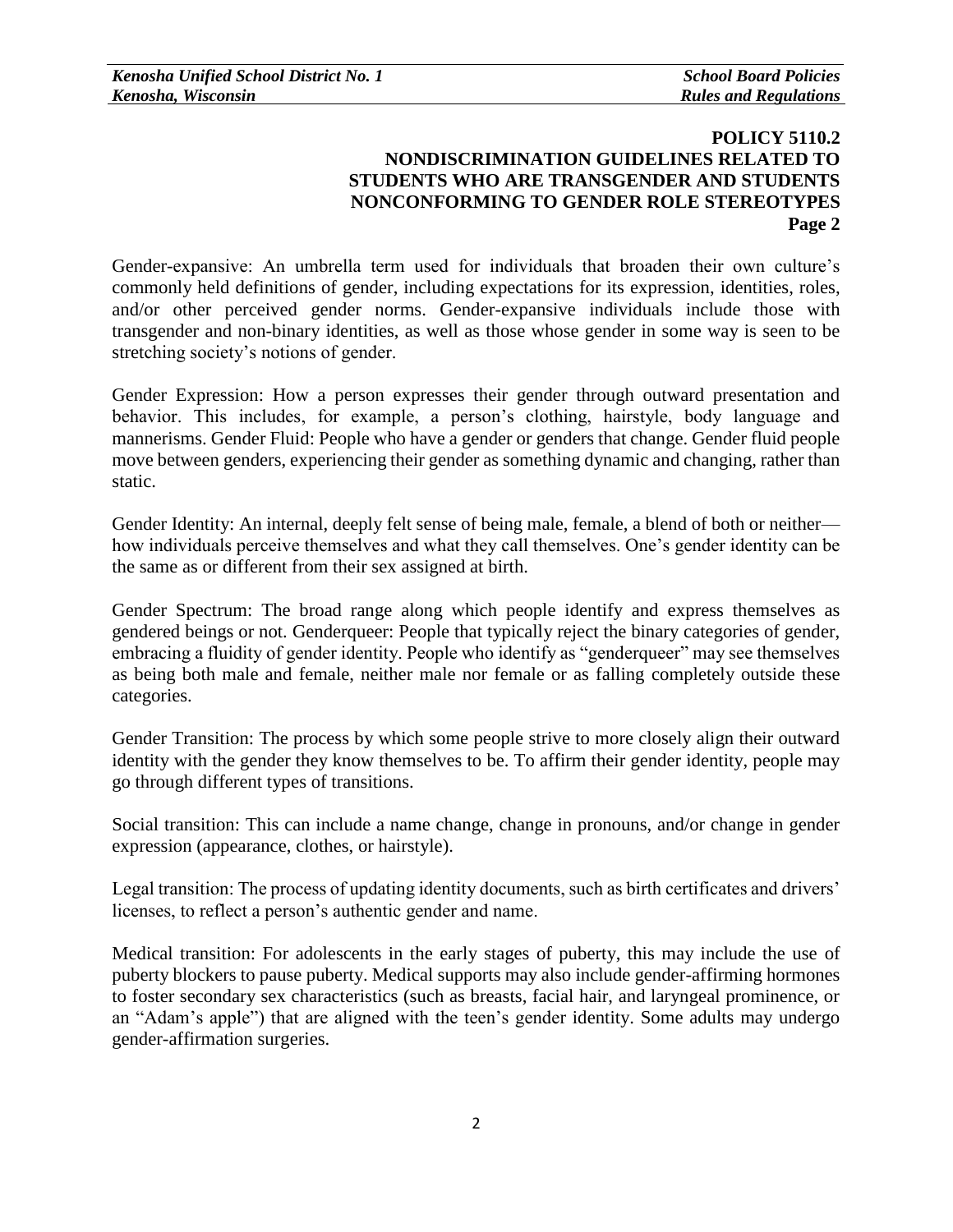LGBTQ+: An acronym for lesbian, gay, bisexual, transgender, queer and/or questioning. Additions to this acronym can include A, for "asexual" or "ally," and I, for "intersex."

Non-binary: An umbrella term for gender identities that are not necessarily boy/man or girl/woman. People who identify their gender as non-binary may feel they have more than one gender, don't identify with a specific gender, or something else altogether.

Outing: Exposing someone's sexual orientation or gender identity to others without their permission.

Queer: A term some people use to identify themselves with a flexible and inclusive view of gender and/or sexuality. Also used interchangeably with LGBTQ+ to describe a group of people such as "queer youth." It is also seen in academic fields, such as queer studies or queer theory. Historically it has been used as a negative term for LGBTQ+ people. Some people still find the term offensive while some embrace the term as an identity.

Sexual Orientation: Describes a person's emotional, romantic, or sexual attraction to other people. Some examples of sexual orientations are gay, lesbian, bisexual, asexual or pansexual. Sex Assigned at Birth: This is generally determined by external genitalia at birth–– female, male, or intersex.

Transgender or Trans: A term used to describe people who identify as a different gender from the sex they were assigned at birth. Being transgender does not imply any specific sexual orientation; transgender people may identify as straight, gay, lesbian, bisexual, etc.

Transphobia: The fear or hatred of, or discomfort with, transgender people.

# 2. Discrimination, Harassment and Bullying

The District prohibits all forms of discrimination against any transgender student or any student who does not conform to gender role stereotypes. Further, existing District policies that prohibit the harassment and bullying of students apply to any such actions that are based on a student's actual or perceived transgender status or gender nonconformity. This includes ensuring that any incident or complaint of discrimination, harassment, or bullying is given prompt attention, including taking appropriate corrective and/or disciplinary action. Complaints alleging discrimination, harassment or bullying based on a person's actual or perceived transgender status or gender nonconformity are to be handled in the same manner as other discrimination, harassment, or bullying complaints. See Policy 5110.1 and Policy 5111.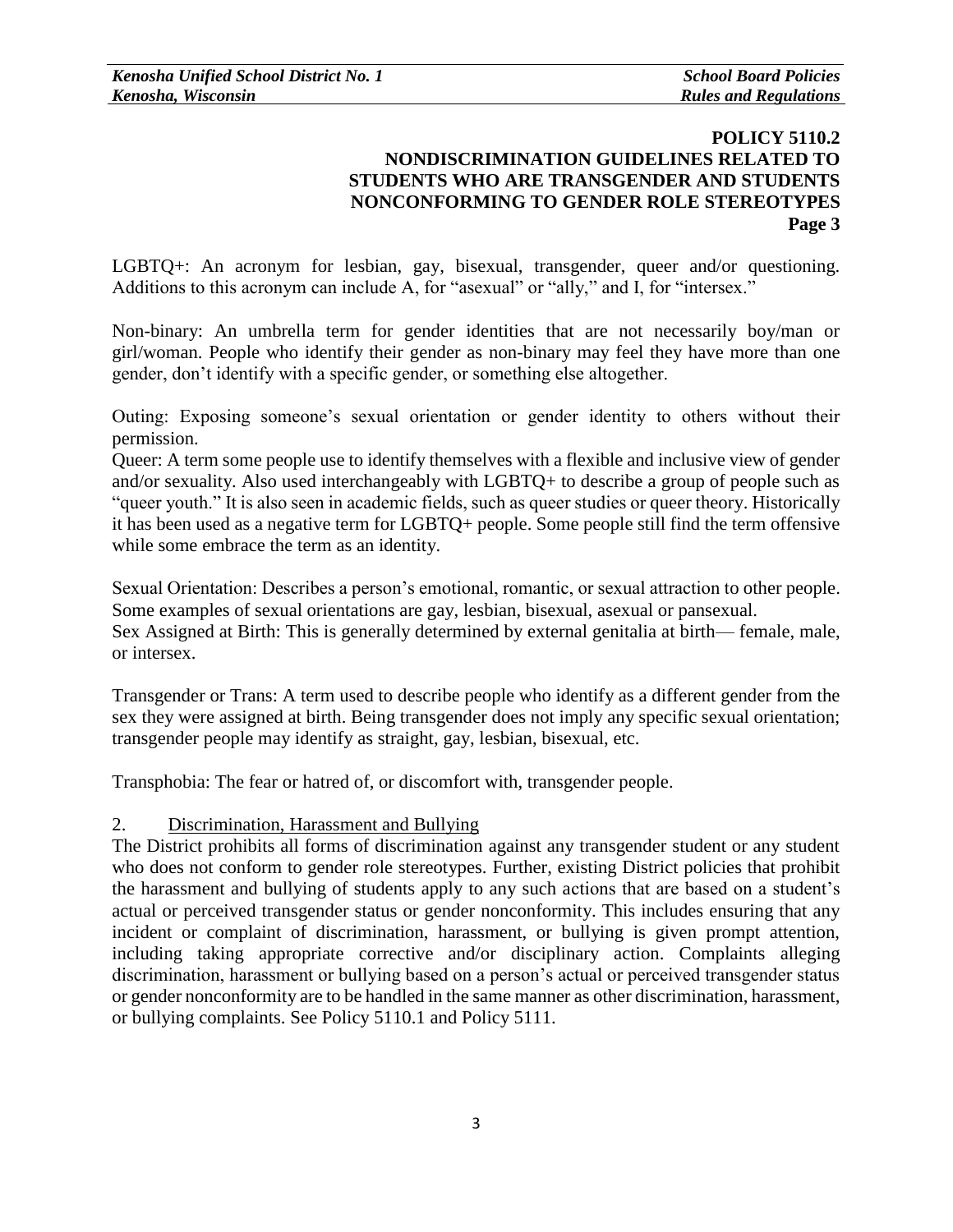### 3. Restroom and Locker Room Accessibility

In most cases, a student who is transgender will be permitted to access the men's/women's segregated restrooms that correspond to the gender identity that the student consistently asserts at school and in other social environments. Any student who has a need or desire for increased privacy, regardless of the underlying reason, may be provided with access to a single-access restroom where such a facility is reasonably available, but no student shall be required to use such a restroom because of the student's transgender or gender nonconforming status.

If a transgender student makes any request regarding the use of locker rooms or any similar type of changing area, the request shall be assessed on a case-by-case basis with the goals of: (a) facilitating the transgender student's access to the District's physical education curriculum and other relevant programs; (b) ensuring adequate student privacy and safety; and (c) minimizing stigmatization of the transgender student. The physical layout of the facility and the degree of undress required when changing for the applicable activity are examples of factors that will be considered in making the arrangements. There is no absolute rule that, in all cases, will require a transgender student to access and use only the locker rooms and other changing areas that correspond to the biological sex that the student was assigned at birth. Requests regarding the use of locker rooms or any similar type of changing area should be addressed to the building principal. The building principal shall inform the Title IX coordinator of the request and the principal and Title IX coordinator shall consult with the Superintendent to develop a response that addresses how the use of locker rooms or any similar type of changing area will be established for that student in that building. The response shall be provided within fifteen (15) school days. This deadline may be extended for good cause with notice to the requestor.

Any student who has a need or desire for increased privacy, regardless of the underlying reason, may be provided (to the extent reasonably available) with a reasonable alternative changing area (for example, a nearby restroom stall with a door, an area separated by a curtain, a physical education teacher's office in the locker room, or a nearby single-access restroom) or provided with an alternative changing schedule. Any alternative arrangement should be provided in a way that gives adequate consideration to relevant privacy concerns.

These guidelines related to restrooms and changing areas generally assume that a student has a special concern or is in some way uncomfortable with consistently using the facilities that correspond to the biological sex that the student was assigned at birth. However, all students have the option of consistently accessing the facilities that correspond to the biological sex that the student was assigned at birth. Accordingly, the District's willingness to address individualized concerns and requests that relate to restroom and changing area access does not mean that any student is required to establish an individualized arrangement or plan with the school.